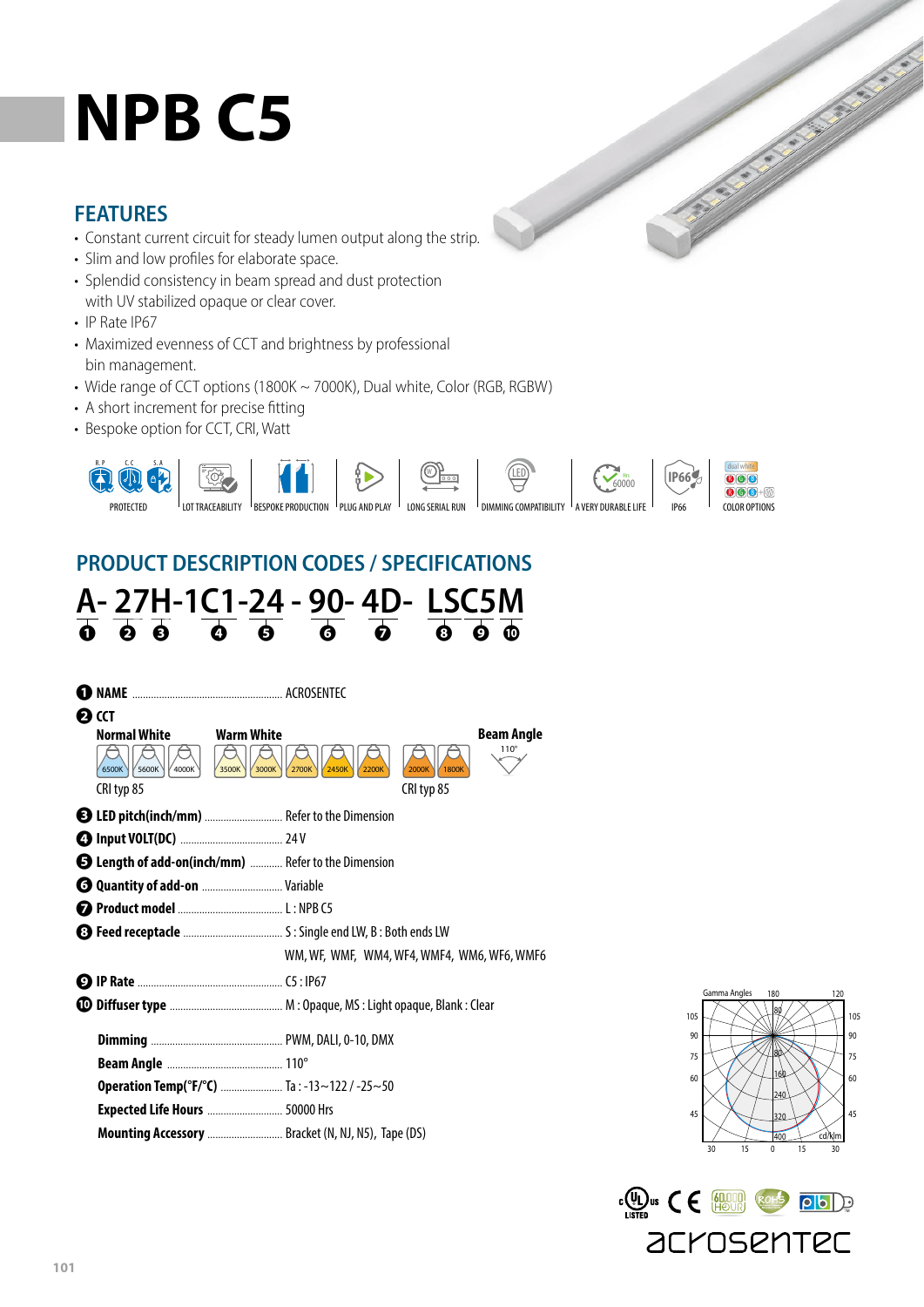| <b>NPB C5</b>                                |                     | $A \left\diagup$ -2SCO-24-<br>43-0-LSC5(M) | $A \Diamond 25C1-24-45$<br>$-LSC5(M)$ | $A \bigcirc 25C2 - 24$<br>$56$ - $\Box$ -LSC5(M) | $A \leftarrow 25C3-24$<br>$75$ - $\Box$ -LSC5(M) | $A \rightarrow 25C4-24$<br>$120 - $ LSC5(M) | $A<$ -1CO-24-<br>$30$ - $\Box$ -LSC5(M) |  |
|----------------------------------------------|---------------------|--------------------------------------------|---------------------------------------|--------------------------------------------------|--------------------------------------------------|---------------------------------------------|-----------------------------------------|--|
| <b>CCT (CRI Option)</b>                      | <b>Normal White</b> |                                            | 6500K(85),<br>5600K(85), 4000K(85)    |                                                  |                                                  |                                             |                                         |  |
|                                              | <b>Warm White</b>   |                                            | 3500K(85), 3000K(85),<br>2700K(85)    |                                                  |                                                  |                                             |                                         |  |
| Lumen / 3' 3.4", 1MTR<br>(CRI typ 85)        | 6500K, 5600K        | ÷,                                         | $\sim$                                | $\sim$                                           | $\sim$                                           | $\overline{\phantom{a}}$                    | 1985                                    |  |
|                                              | 4000K, 3500K        | $\overline{\phantom{a}}$                   | Ĭ.                                    | $\overline{a}$                                   | $\overline{a}$                                   | $\overline{a}$                              | 1918                                    |  |
|                                              | 3000K               | ÷,                                         | ÷,                                    | $\overline{a}$                                   | L.                                               | $\overline{a}$                              | 1845                                    |  |
|                                              | 2700K               | $\overline{a}$                             | Ĭ.                                    |                                                  | $\overline{a}$                                   |                                             | 1820                                    |  |
|                                              | 2450K               | 1398                                       | 1311                                  | 1232                                             | 996                                              | 655                                         |                                         |  |
|                                              | 2200K               | 1346                                       | 1262                                  | 1186                                             | 959                                              | 631                                         |                                         |  |
| Lumen / 3' 3.4", 1MTR<br>(CRI typ 85)        | 2000K               | 1239                                       | 1162                                  | 1092                                             | 883                                              | 581                                         | $\overline{a}$                          |  |
|                                              | 1800K               | 1094                                       | 1026                                  | 964                                              | 780                                              | 513                                         | $\overline{\phantom{a}}$                |  |
| Power Consumption (Watt) 3' 3.4", 1Meter     |                     | 16.0                                       | 15.0                                  | 14.1                                             | 11.4                                             | 7.5                                         | 16                                      |  |
| <b>Power Feed direction</b>                  |                     |                                            |                                       |                                                  |                                                  |                                             |                                         |  |
| Tc<br>Temp( ${}^{\circ}$ F / ${}^{\circ}$ C) |                     | 135/57<br>131/55<br>127/53                 |                                       |                                                  |                                                  | 117/47                                      |                                         |  |
| <b>Color of Fixture</b>                      |                     | Diffuser: Opaque, Light ogaque, Clear      |                                       |                                                  |                                                  |                                             |                                         |  |
| Net Wt (lb/g) / 3' 3.4", 1Meter              |                     | 0.49 / 220                                 |                                       |                                                  |                                                  |                                             |                                         |  |
| <b>Feed Accessory</b>                        |                     | WM, WF / LW                                |                                       |                                                  |                                                  |                                             |                                         |  |
| Max PCB length of a single product (ft/mm)   |                     | 6' 5.7"/ 1974                              | 6' 6.0"/ 1980                         | 6' 5.5"/1969                                     | $6'$ 7.7" / 2025                                 | 6' 8.3'' / 2040                             | 6' 6.0" / 1980                          |  |
| Max Serial run of PCB (ft/mm)                |                     | 18' 0.3" / 5492                            | 17' 10.4" / 5445                      | 17' 10.8" / 5457                                 | 17' 11.6" / 5475                                 | 17' 8.6" / 5400                             | 18' 0.2" / 5490                         |  |
| Add on PCB Length Option (inch/mm)           |                     | 1.69" / 42.9                               | 1.77" / 45                            | $2.21$ " / 56.3                                  | 2.95" / 75                                       | 4.72" / 120                                 | 1.18" / 30                              |  |
| Total Product Length (inch/mm)               |                     | $PCB$ length $+ 0.59$ " / 15               |                                       |                                                  |                                                  |                                             |                                         |  |

\* Lumen value is based on with clear cover. Data is subject to change without notice for improvment

| <b>NPB C5</b>                              |                     | $A<$ -1CO-24-<br>$50$ - $\Box$ -LSC5(M) | $A \triangle 1$ C1-24-<br>90-□-LSC5(M)           | $A \leftarrow 1C2-24$<br>$112 - $ LSC5(M) | $A \Diamond 1$ C3-24-<br>$150 - $ LSC5(M) | $A \triangle 1$ C4-24-<br>240-□-LSC5(M) | $A \rightarrow 10.24$<br>86-□-LSC5(M) |  |
|--------------------------------------------|---------------------|-----------------------------------------|--------------------------------------------------|-------------------------------------------|-------------------------------------------|-----------------------------------------|---------------------------------------|--|
|                                            | <b>Normal White</b> |                                         | 6500K(85),<br>5600K(85), 4000K(85)               |                                           |                                           |                                         |                                       |  |
| <b>CCT</b> (CRI Option)                    | <b>Warm White</b>   |                                         | 2450K(85)<br>2200K(85)<br>2000K(85)<br>1800K(80) |                                           |                                           |                                         |                                       |  |
| Lumen / 3' 3.4", 1MTR<br>(CRI typ 85)      | 6500K, 5600K        | 1985                                    | 1679                                             | 1578                                      | 1276                                      | 839                                     | 895 / CCT                             |  |
|                                            | 4000K, 3500K        | 1918                                    | 1622                                             | 1525                                      | 1233                                      | 811                                     | 865 / CCT                             |  |
|                                            | 3000K               | 1845                                    | 1560                                             | 1467                                      | 1186                                      | 780                                     |                                       |  |
|                                            | 2700K               | 1820                                    | 1539                                             | 1447                                      | 1170                                      | 770                                     |                                       |  |
|                                            | 2450K               | $\overline{a}$                          | ÷,                                               | ÷,                                        | $\overline{a}$                            | $\overline{\phantom{a}}$                | 699 / CCT                             |  |
|                                            | 2200K               | $\overline{a}$                          | ÷,                                               | ÷,                                        | $\overline{a}$                            | $\overline{a}$                          | $673 /$ CCT                           |  |
| Lumen / 3' 3.4", 1MTR<br>(CRI typ 85)      | 2000K               | $\overline{a}$                          | ÷,                                               | ÷,                                        | $\overline{a}$                            | $\overline{a}$                          | 620 / CCT                             |  |
|                                            | 1800K               | $\overline{\phantom{a}}$                | $\overline{a}$                                   | ÷,                                        | $\overline{a}$                            | $\overline{a}$                          | 547 / CCT                             |  |
| Power Consumption (Watt) 3' 3.4", 1Meter   |                     | 16                                      | 15.0                                             | 14.1                                      | 11.4                                      | 7.5                                     | 16                                    |  |
| <b>Power Feed direction</b>                |                     |                                         |                                                  |                                           |                                           |                                         |                                       |  |
| Temp( ${}^{\circ}$ F / ${}^{\circ}$ C)     | Tc                  | 135/57<br>131/55<br>127/53              |                                                  | 135/57                                    |                                           |                                         |                                       |  |
| <b>Color of Fixture</b>                    |                     | Diffuser: Opaque, Light ogaque, Clear   |                                                  |                                           |                                           |                                         |                                       |  |
| Net Wt (lb/q) / 3' 3.4", 1Meter            |                     | 0.49 / 220                              |                                                  |                                           |                                           |                                         |                                       |  |
| <b>Feed Accessory</b>                      |                     |                                         | WM4, WF4 / LW                                    |                                           |                                           |                                         |                                       |  |
| Max PCB length of a single product (ft/mm) |                     | 6' 6.8'' / 2000                         | 6' 6.0" / 1980                                   | 6'7.7''/2025                              | 6' 4.8" / 1950                            | 6' 4.8" / 1950                          | 7' 1.1'' / 2160                       |  |
| Max Serial run of PCB (ft/mm)              |                     | 18' 0.6" / 5500                         | 18' 0.2" / 5490                                  | 18' 1.1" / 5513                           | 17' 8.6" / 5400                           | 18' 1.4" / 5520                         | 18' 0.3" / 5492                       |  |
| Add on PCB Length Option (inch/mm)         |                     | 1.97 / 50                               | 3.54" / 90                                       | 4.3" / 112.5                              | 5.91" / 150                               | 9.45" / 240                             | 3.38" / 85.8                          |  |
| Total Product Length (inch/mm)             |                     | PCB length + 0.59" / 15                 |                                                  |                                           |                                           |                                         |                                       |  |

\* Lumen value is based on with clear cover. Data is subject to change without notice for improvment

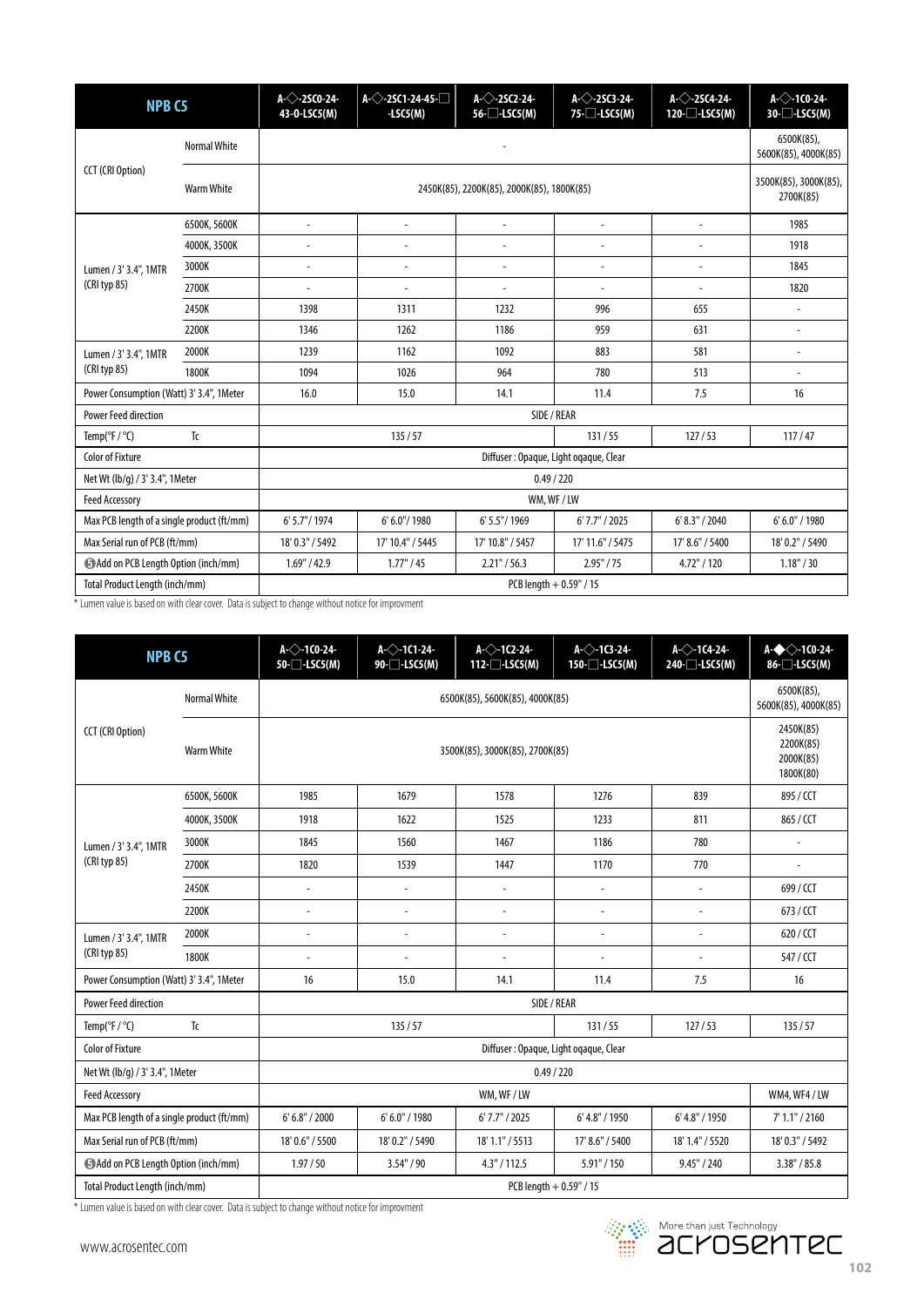| <b>NPB C5 COLOR</b>                        |                                       | A-RGBW-4C2-24-100-□-LSC5(M)<br>A-RGB-3C1-24-50-□-LSC5(M) |                                            | A-RGB-3C2-24-100- <sup>1</sup> -LSC5(M) |  |  |
|--------------------------------------------|---------------------------------------|----------------------------------------------------------|--------------------------------------------|-----------------------------------------|--|--|
| <b>CCT (CRI Option)</b>                    | W                                     |                                                          | 6500K(85), 5600K(85), 4000K(85), 3000K(85) |                                         |  |  |
| WD                                         | RGB                                   | R: 625nm, G: 525nm, B: 460nm                             |                                            |                                         |  |  |
| Lumen / 3' 3.4", 1MTR (W)                  |                                       | 6500K(716), 5600K(716),<br>4000K(692), 3000K(660)        |                                            |                                         |  |  |
| Lumen / 3' 3.4", 1MTR (RGB)                |                                       | 539                                                      | 350                                        | 404                                     |  |  |
| Power Consumption (Watt) /                 | RGB                                   | 16                                                       | 10.4                                       | 12                                      |  |  |
| 3' 3.4", 1Meter                            | W                                     | $\overline{a}$                                           | 6.4                                        | $\overline{\phantom{a}}$                |  |  |
| <b>Power Feed direction</b>                |                                       | SIDE / REAR                                              |                                            |                                         |  |  |
| Temp( ${}^{\circ}$ F / ${}^{\circ}$ C)     | Tc                                    | 135/57<br>131/55                                         |                                            |                                         |  |  |
| <b>Color of Fixture</b>                    | Diffuser: Opaque, Light ogaque, Clear |                                                          |                                            |                                         |  |  |
| Net Wt (lb/g) / 3' 3.4", 1Meter            |                                       | 0.49 / 220                                               |                                            |                                         |  |  |
| <b>Feed Accessory</b>                      |                                       | WM4, WM6 / LW                                            |                                            |                                         |  |  |
| Max PCB length of a single product (ft/mm) |                                       | 6' 6.8'' / 2000                                          | 6' 6.8'' / 2000                            | 6' 6.8'' / 2000                         |  |  |
| Max Serial run of PCB (ft/mm) of PCB       |                                       | 18' 0.6" / 5500                                          | 18' 0.6" / 5500                            | 18' 0.6" / 5500                         |  |  |
| Add on PCB Length Option (inch/mm)         |                                       | 1.97" / 50                                               | 3.94" / 100                                | 3.94" / 100                             |  |  |
| Total Product Length (inch/mm)             |                                       | PCB length $+0.59$ " / 15                                |                                            |                                         |  |  |

\* Lumen value is based on with clear cover. Data is subject to change without notice for improvment

\* Lumen value is based on with opaque diffuser

#### **DIMENSION**



\* Data is subject to change without notice for improvement

www.acrosentec.com

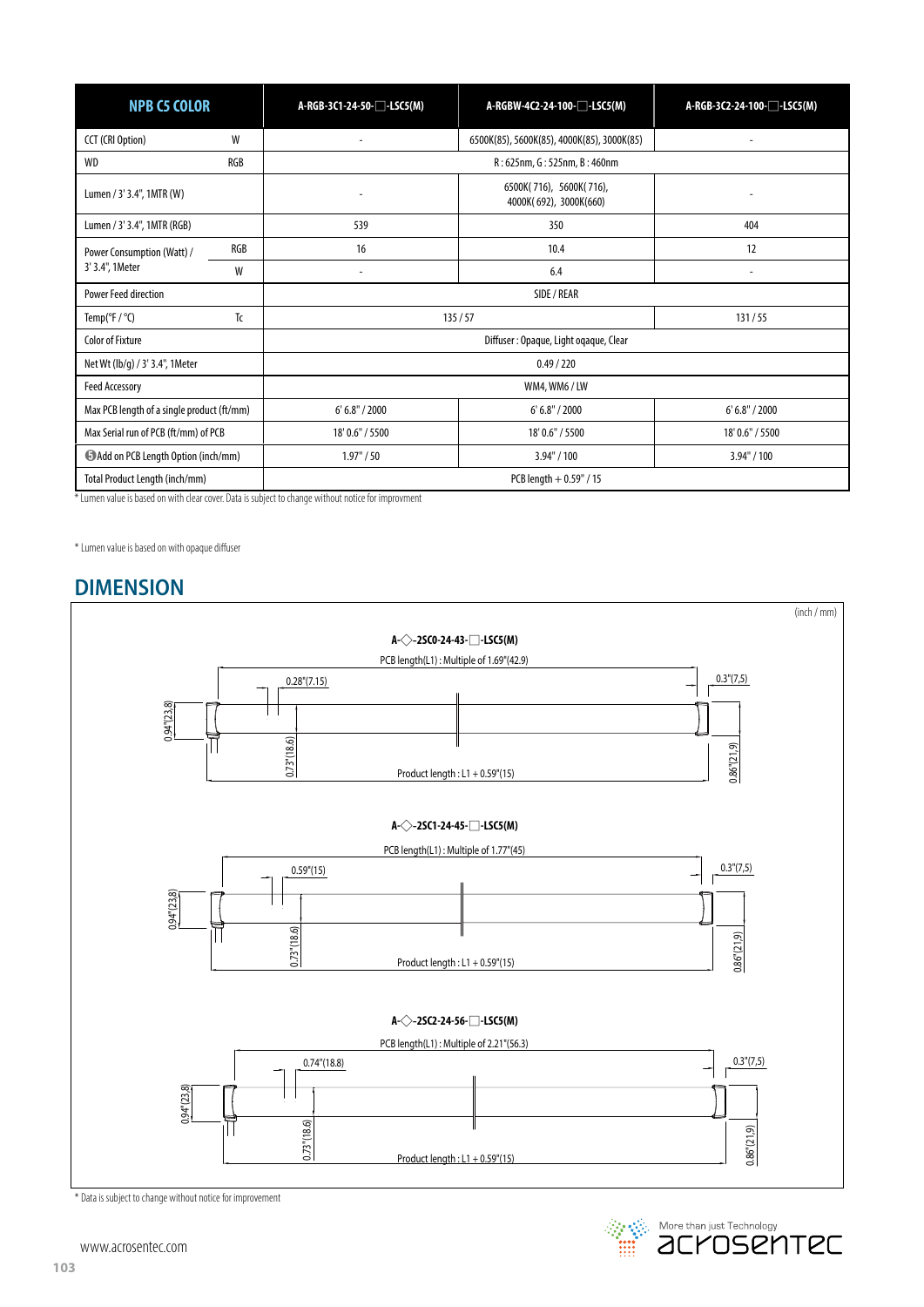## **DIMENSION**



\* Data is subject to change without notice for improvement

**Example 2018** More than just Technology<br> **EXAMPLE 2019 THE 2019**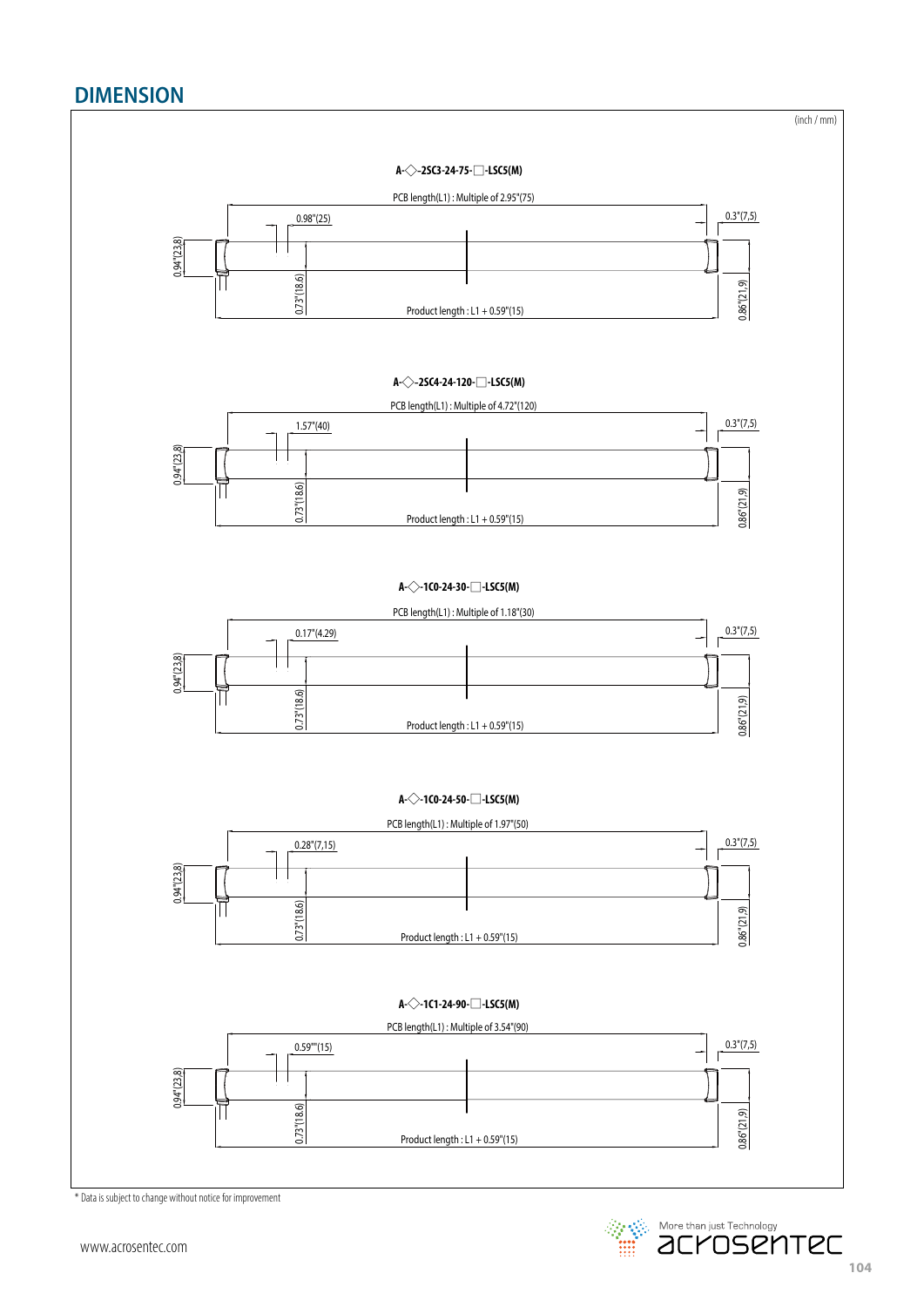## **DIMENSION**



**Example 2014** More than just Technology<br> **EXAMPLE 2014 Technology** 

www.acrosentec.com